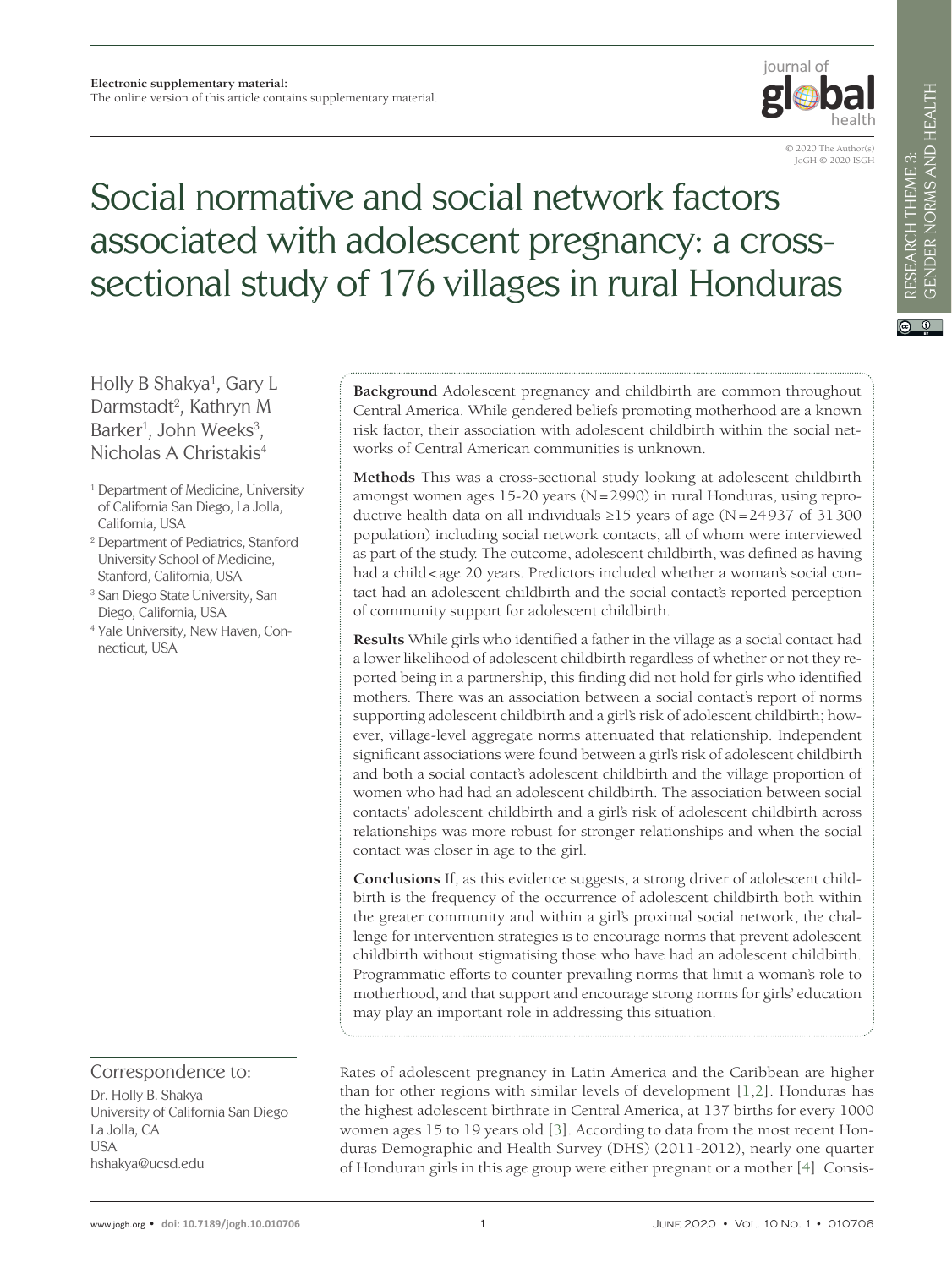tent with determinants of adolescent pregnancy in other places, the risk increases for girls in rural areas; with lower levels of education; who grow up in unstable family environments where there may be no father [\[5\]](#page-11-4); where there is family violence or migration [\[6,](#page-11-5)[7](#page-11-6)]; and who are living in poverty [[6](#page-11-5),[8](#page-11-7),[9](#page-11-8)]. Girls who experience an adolescent birth become part of the "poverty reproduction cycle"[\[10](#page-11-9)], in which impoverished girls are at higher risk for an adolescent pregnancy, which in turn limits the possibility that the girl and her offspring will escape the poverty that was a key determinant of the pregnancy. This is specifically true for girls, as the burden of early childbearing disproportionately falls on mothers compared to fathers. Another key consequence for girls who become mothers is the experience of gender bias, and the inability to escape limited gender-restricted roles [[10\]](#page-11-9), as motherhood itself feeds into gender norms of sacrifice of self to family, high levels of domestic obligation or unpaid work, and economic dependence. Similar to the perpetuation of poverty, adolescent childbirth becomes both a consequence and driver of gender inequality. Overall, adolescent fertility is associated with poor physical and mental health outcomes, as well as enduring social and economic disadvantages for individuals, their families, and nations [\[11](#page-11-10)-[13](#page-11-11)].

### Adolescent childbearing: Theoretical frameworks

Interconnected groups of individuals can shape the health-related behaviour of individuals by transmitting and enforcing group-specific social norms [\[14](#page-11-12)]. Social norms are unwritten rules and informal understandings that prescribe (support) and proscribe (prohibit) behavioural regularities in groups and societies [\[15](#page-11-13)[,16](#page-11-14)]. Innumerable health behaviour theories emphasise the importance of norms in shaping behaviours [[17](#page-11-15)[-19](#page-11-16)]. Work by Cialdini and colleagues has identified several key constructs in norms theory that are relevant for health behavior [\[20](#page-12-0)]. Descriptive norms are defined as the regular and observable behaviours of persons in the social milieu and can signal what actions are acceptable vs deviant or off-limits [[21](#page-12-1)[,22\]](#page-12-2). Injunctive norms are an individual's perceptions of which behaviours meet the approval of others [[23](#page-12-3)]. Compliance with injunctive norms can facilitate social inclusion, while noncompliance can trigger social sanctions, such as ostracization, loss of respect, and derision.

Social norms operate within reference groups, or the groups of people to whom an individual turns for expectations regarding what is common and what is acceptable [[14](#page-11-12),[24](#page-12-4)[,25\]](#page-12-5). Reference groups may comprise proximal relationships such as close friendships, social communities that are an extension of proximal relationships, or a wider community such as a village [[14](#page-11-12)]. Identifying reference groups can be crucial for intervention efforts because if the intervention message counters prevailing norms, those norms may hinder the success of that intervention [[26](#page-12-6)]. Many health behaviour interventions have failed because programs were designed to intervene on individuals with no regard for the greater social context [[27](#page-12-7)]. Identifying normative barriers and developing strategies to work for normative change within relevant groups is a key strategy for implementing successful health behaviour interventions.

There is evidence that social factors play a role in adolescent childbearing. Both injunctive and descriptive pregnancy norms of girls' close friends and family members have been shown to influence their likelihood of adolescent childbirth [\[28,](#page-12-8)[29\]](#page-12-9). However, the social factors impacting adolescent childbearing are complex, as they can differ greatly depending on the context. In regions with mostly low social control of adolescent sexual behavior, like Latin America and some parts of Sub-Saharan Africa, adolescent childbearing is often the result of unregulated sexual activity outside of marriage [[30](#page-12-10)]. This contrasts with cultural contexts such as India or other regions of Sub-Saharan Africa where adolescent childbearing is the result of marriages that have been arranged by parents to protect family honor [[31](#page-12-11)]. In the former, descriptive norms could be considered the primary driving force behind adolescent pregnancy outcomes, with adolescent girls making decisions based on what they see is acceptable in their communities, whereas in the latter, injunctive norms may matter more, with parents making marriage decisions for adolescent girls based on their own perceptions of societal expectations [[31](#page-12-11),[32](#page-12-12)].

While adolescent childbearing in Central America is often associated with low social control of adolescent sexuality, there is evidence that injunctive norms around motherhood may play a role as well. Prevailing norms in the Central American region link women's status to their fertility [[33](#page-12-13)]. Previous work has noted that cultural norms surrounding motherhood likely support and encourage early unions and childbearing [[1\]](#page-11-0), and girls who live in communities with a strong cultural emphasis on motherhood are at higher risk of adolescent childbearing [[34](#page-12-14)]. On the other hand, the risk of adolescent childbearing has been shown to decrease within communities and families that hold strong norms against early pregnancy and that are socially cohesive [[7](#page-11-6),[35](#page-12-15),[36](#page-12-16)].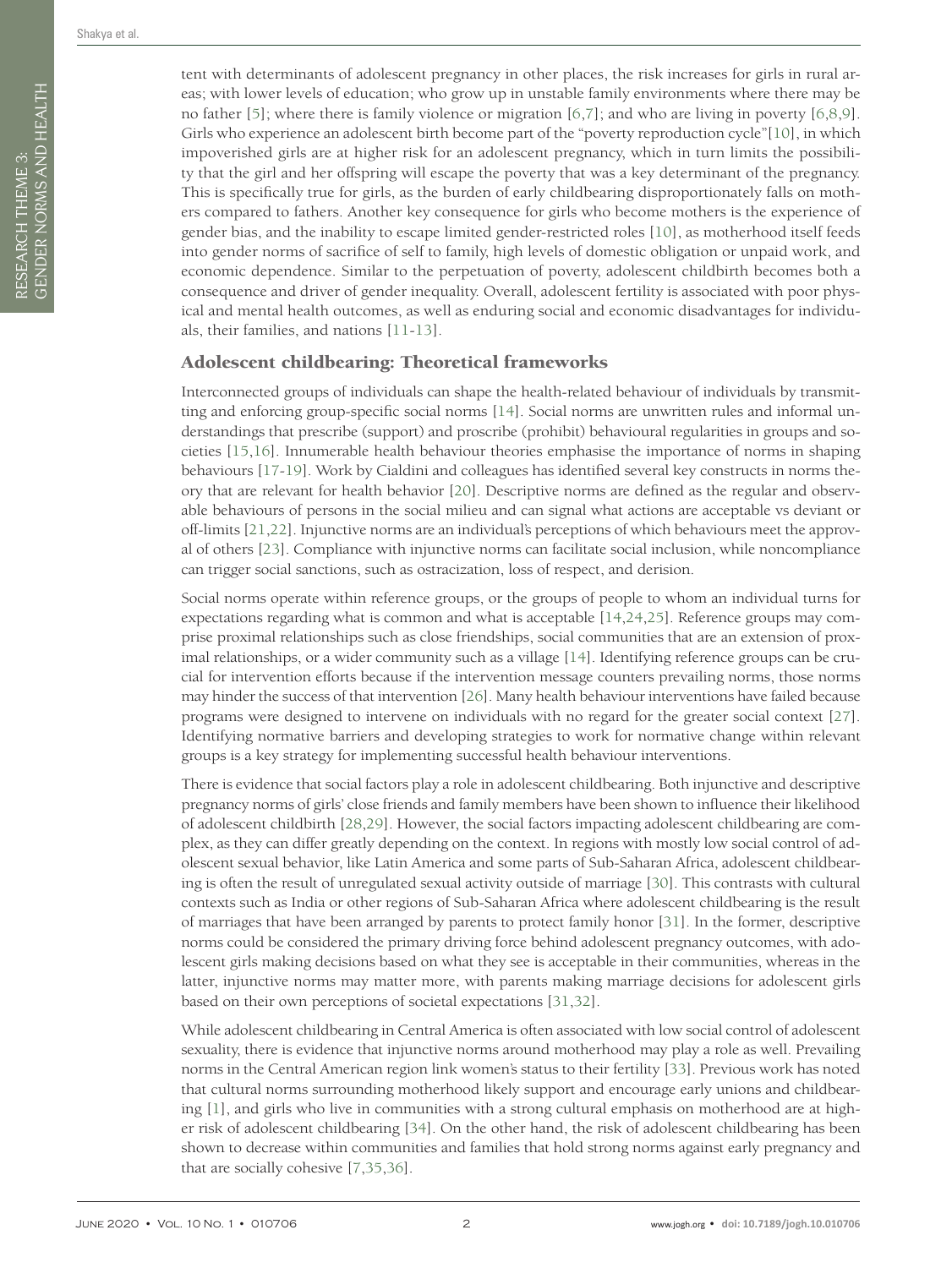Despite the importance of seeking to understand the impact of an adolescent's social network in the context of studies of adolescent fertility, studies typically focus on individual-level risk behaviours [[37](#page-12-17)]. Research examining socio-contextual factors has been largely qualitative, as most population-level surveys such as DHS lack contextual-level and social normative measures [[38](#page-12-18)]. Given these gaps, the degree to which social network and social normative factors are associated with adolescent birth remains unclear.

Using a novel data set from rural Honduras, this study analyses the social network correlates of adolescent childbirth. Here we use data from a high adolescent fertility region of Honduras on social network relationships, individual attitudes, perceived community norms, and descriptive norms specific to adolescent childbirth to generate evidence about the norms that may be most strongly associated with adolescent childbirth, and the salient reference groups for those norms.

# **METHODS**

### Study population

Our study uses full population census data from the western municipalities of the largely rural Copán department of Honduras to analyse the social network determinants of adolescent childbirth at the individual level. Data were collected as part of a randomised controlled trial of social network targeting of a maternal and neonatal health intervention in a study area comprised of 176 villages located in the municipalities of Copán Ruinas, Santa Rita, Cabañas, and San Jerónimo [[33](#page-12-13),[39](#page-12-19)]. The area was chosen because the villages were geographically diverse, the population experiences high vulnerability to maternal and neonatal health complications, and the location was suitable for data collection. A full description of the study design and data collection methods is published elsewhere [[39](#page-12-19)]. This part of Honduras also has a traditionally high rate of adolescent fertility [[4](#page-11-3)], making it an ideal study setting for understanding the social dynamics around adolescent childbirth.

We mapped the study area to gain a more precise profile of the study population and field conditions, including terrain, rainfall, and distances to health facilities. This is an area of over 200 square miles of rugged mountainous terrain with an estimated total population of 32800 people older than 12 years of age. We conducted a complete census in 2016 which covered 92% of the eligible population. Of these, 25032 completed a baseline survey that included sociocentric network and behavioural health measures. For the purposes of these analyses, we excluded children under age  $15 (N=2577)$  as they did not complete the full reproductive history, and the proportion who had already experienced a childbirth was miniscule. Individuals who were cognitively impaired and unable to provide consent were also excluded  $(N=30)$ . With the above exclusions, our final number of study participants was 22449.

#### Network data collection

We used the publicly available software "Trellis" (http://humannaturelab.net/resources/software/trellis/) to undertake the main survey, which included a battery of "name generator" questions to capture social relationships. We took photographs of all people from whom data were collected in this study, so that individuals could identify their social contacts by picture. Individuals were notified at the beginning of the study regarding the methods to be used, including photographs to be used for network identification. All participants had the option of refusing to have their photo taken. Network identification was anonymized within the data files and encrypted. The boundaries of each network were the village, so that individuals could nominate any individual from within their own village as a social contact.

#### Measures

Our unit of analysis was restricted to individual adolescent girls between the ages of 15 and 20 at the time of the survey, for whom an adolescent birth would have been within the last three years (N=2990). The outcome, adolescent childbirth, was defined as having had a child under the age of 20, consistent with the definition used in DHS and other similar demographic surveys. Social network measures for adolescent girls were calculated based on the full village network. All individuals within each village were interviewed about their health and reproductive history as well as their social networks. Adolescent girls were matched with the people they identified (termed here, alters), so that we could assess the correlations between alters' characteristics and adolescent childbirth outcomes. Village-level measures included aggregates of the entire study population by village.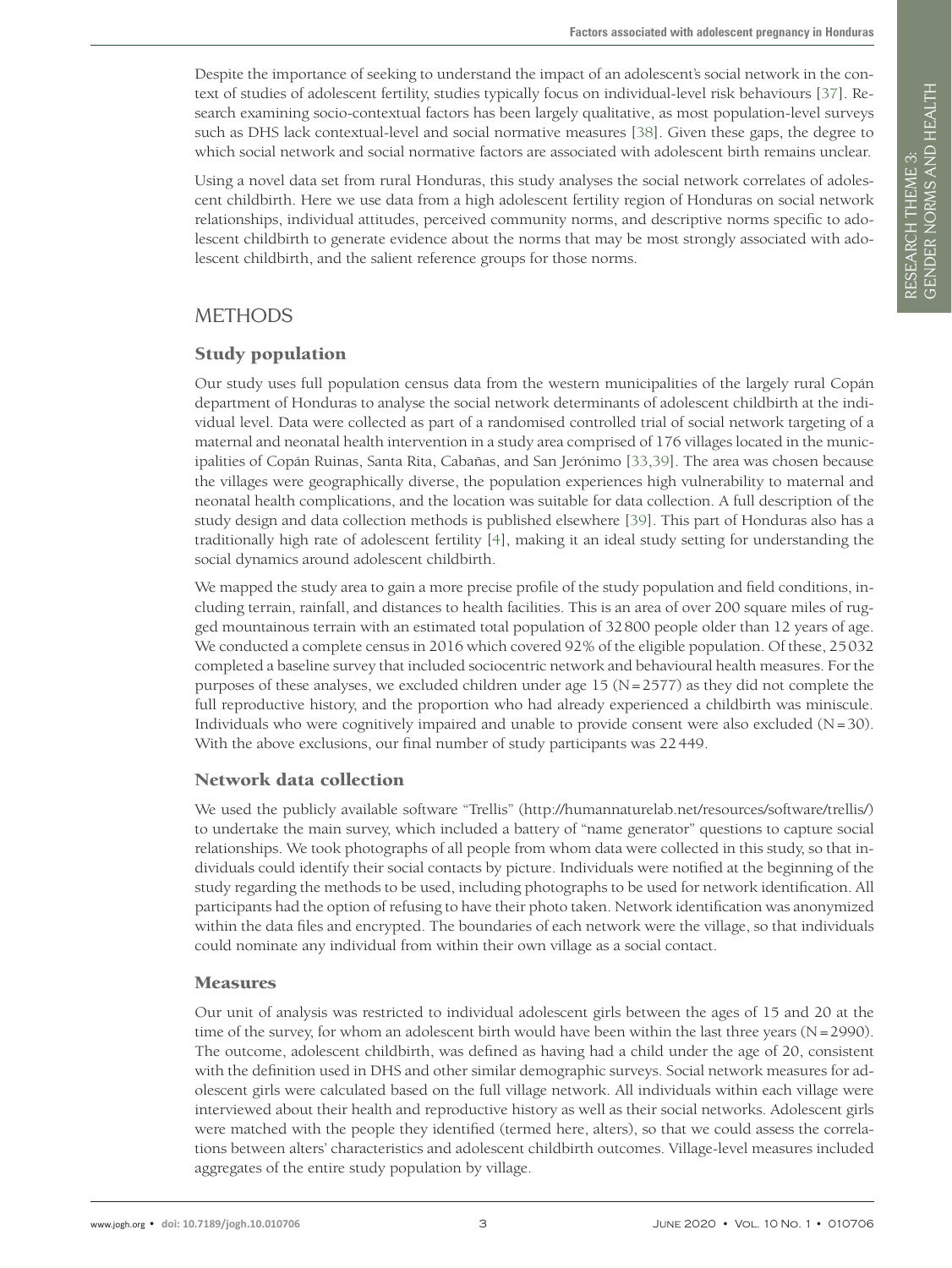#### *Outcome variable: adolescent childbirth*

Female respondents were asked whether or not they had ever given birth to a living child, and if so they were then asked to provide the birthdates of their last four children. For adolescents with four or fewer children, their age at first birth was calculated as the difference between their date of birth and the date of birth of their first child. None of the adolescents in our primary sample population of females ages 15- 20 had more than 4 children.

#### *Individual demographics*

Individual demographic variables included age, marital status, religion, income sufficiency, education, food security, proportion of life lived in the village, and indigenous status. For exact coding of these measures, (see Appendix S1 in the **[Online Supplementary Document](#page-11-17)** for specific questions).

#### *Attitudes and social norms at the individual level*

All respondents were asked their personal attitude regarding the appropriate age of first birth for women, "At what age is it OK for a girl to have her first baby?" We categorised personal attitudes as "Below the age of 20", "20 and above", and "Don't know". Analyses were run using "below the age of 20" as the comparison group.

We also asked each respondent regarding injunctive norms around adolescent birth: "If a girl younger than 18 has a baby, will people in the community think this is good, bad, or neither?" We modeled normative beliefs in support of adolescent birth as a binary variable, "Good" or "Bad/Neither", as the statistical model showed no difference in the association between Bad or Neither with adolescent birth, but a strong difference between Good and Bad/Neither. In this case, coding the variable as continuous would have produced an artificial result suggesting a linear relationship.

# Reference groups

#### *Village-level normative factors*

To investigate the potential impact of a reference group that exists at the community level we used village level aggregate normative measures. We calculated the proportion of people in each village, including every individual that was interviewed in each village, that reported perceptions of norms regarding birth under the age of 18 as "Good". This measure, which we term collective injunctive norms, allows us to understand norms as reflective of the greater social environment, beyond just the individual [\[40](#page-12-20)-[42](#page-12-21)]. As a proxy for descriptive norms, which would ideally be measured by asking each respondent what they think is normally practiced, we calculated the proportion of all women in each village who had a birth under 20 (descriptive norms). Because adolescent childbirth is not something that can be easily hidden within a community, an aggregation of adolescent childbirth at the village level can give us a reasonably accurate idea of what individuals in the community would perceive to be the normative practice [[43](#page-12-22)].

#### *Social network data collection*

Sociocentric studies attempt to ascertain all of the social relationships within a defined population (Marin & Wellman, 2011). Here, we defined the full networks at the village level. All participating respondents in the village took part in the network survey, and their nominations could include anyone within the village. Respondents were asked 14 separate *name generator* questions regarding their social connections to individuals within the community, including familial relationships, close personal relationships, economic support, and health advice (see Appendix S1 in the **[Online Supplementary Document](#page-11-17)** for specific questions). From these questions we were able to ascertain the full networks of each village, allowing us to calculate individual network characteristics for each respondent.

#### *Alter-level factors*

In order to understand the potential association of a reference group at the more proximal interpersonal level, we used measures from individual girls' direct social network ties, as described above. Because all questions asked of the adolescent girls in our study were asked of everyone in the study population, we were able to match each adolescent with the social normative factors, including beliefs, attitudes, and adolescent birth outcome of each individual she nominated in the social network survey (alters), as well as with those who nominated her. An individual could name any one alter up to 14 times through the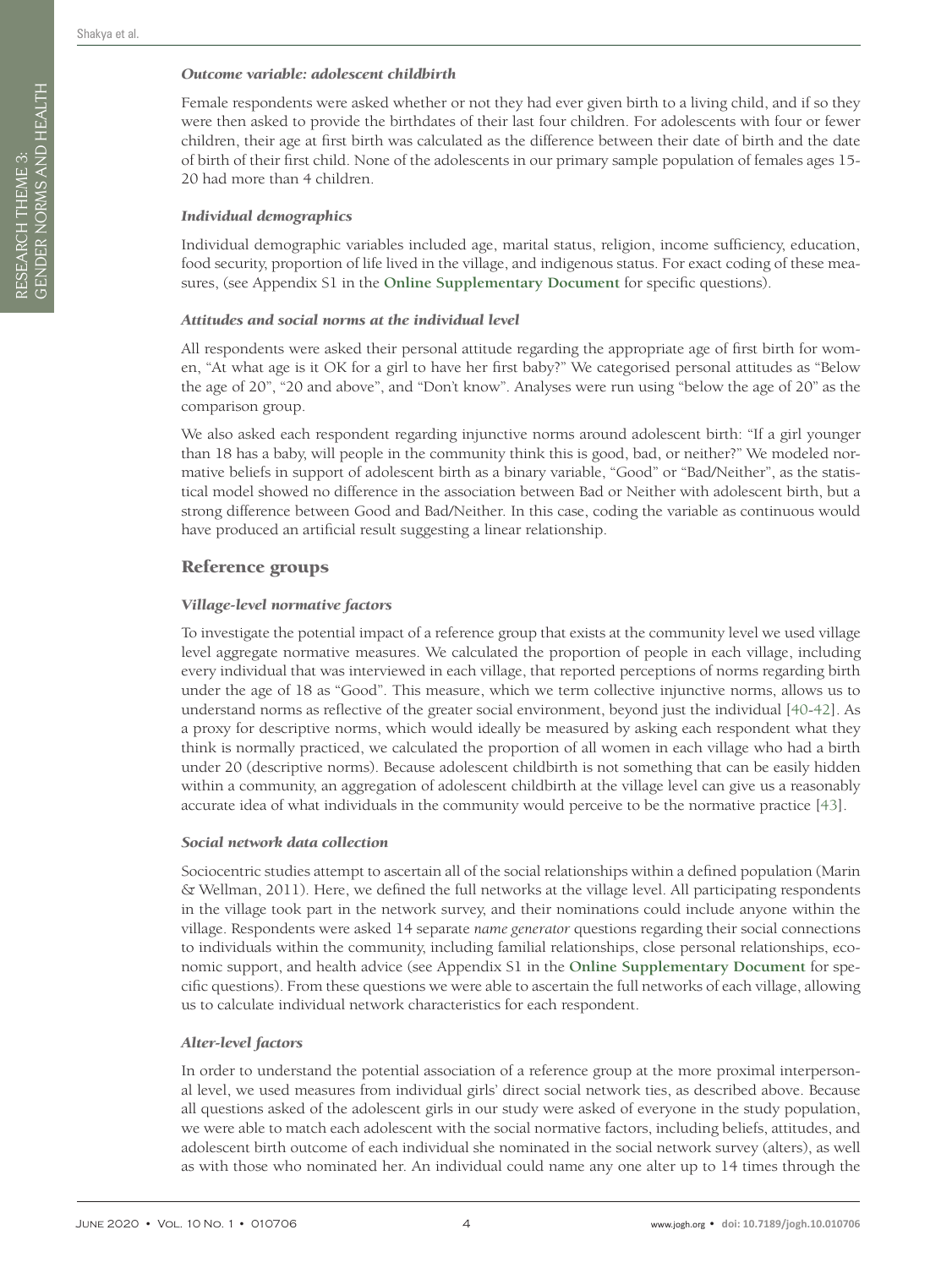name generators. We therefore have data for each of the adolescents' social connections, and we know through which questions they were named. For each adolescent girl-alter pair, we calculated a measure of *tie strength*, or a simple count of the number of name generators in which the adolescent had nominated that particular alter, which can serve as a proxy for how close they are to each other. We also created a measure of *direction*. Did the adolescent girl nominate the alter (*out-ties*), did the alter nominate the girl *(in-ties)*, or was the nomination reciprocal *(both-ties).*

#### Statistical analyses

We ran analyses at the individual level and at the dyadic level of social network connections. Individual analyses used logistic regression with the outcome being an adolescent birth, and were run using multilevel modeling, clustered at the village level. For our first set of models, we tested whether family composition, namely nominating a mother or a father in the village, was associated with having had an adolescent childbirth. All models controlled for sociodemographic characteristics, including time spent in the village. We then ran a series of models using dyadic observations, using logistic regression with adolescent birth as the outcome. Each adolescent girl-alter pair comprised one observation, with controls for girl's age, education, religion, indigenous status, income insecurity, years lived in village, and village size. For these models, we were able to ascertain whether alter-level characteristics were associated with the likelihood that a girl had an adolescent childbirth. Our first set of models was run using the adolescent girl's full network, including those she had nominated and those who had nominated her. Our second set of models was focused on those the girl herself had nominated and were stratified by name generator in order to pinpoint potential reference groups for normative beliefs and behaviours associated with adolescent childbirth. All dyadic level models were run using general estimating equation functions to adjust for multiple observations of the same girl.

# RESULTS

### Descriptive statistics

**[Table 1](#page-4-0)** and **[Table 2](#page-5-0)** show the descriptive statistics of the study population of adolescent girls (**[Table 1](#page-4-0)**) and the alters nominated by those girls (**[Table 2](#page-5-0)**). Of the girls in this study, 31% had an adolescent childbirth. Compared to girls who had not had an adolescent childbirth, those who had an adolescent childbirth were older (18.4 vs 16.9 years), less educated (4.2 vs 5.2 years of schooling) and had lived in the village for a shorter period of time (11.5 vs 14.1 years). Alters of girls who had had an adolescent pregnancy compared to alters of girls who had not were more likely to have had an adolescent childbirth themselves (41% vs 29%), equally likely to be male (41% vs 42%), and less likely to be from the same household (21% vs 34%).

# Individual analyses: familial nominations

Our first set of analyses at the individual level tested whether familial relationships were associated with an adolescent childbirth outcome. **[Table 3](#page-5-1)** shows the results of two sets of models. In Model 1, we found

|                 | NO ADOLESCENT PREGNANCY EGO CHARACTERISTICS $N = 2065$ | ADOLESCENT PREGNANCY EGO CHARACTERISTICS $N = 914$ |
|-----------------|--------------------------------------------------------|----------------------------------------------------|
|                 | % or mean (SD)                                         | % or mean (SD)                                     |
| Named a spouse  | 17%                                                    | 79%                                                |
| Named a father  | 69%                                                    | 40%                                                |
| Named a mother  | 84%                                                    | 54%                                                |
| Education       | 5.25(1.9)                                              | 4.2(2.2)                                           |
| Income          | 2.83(0.80)                                             | 2.68(0.76)                                         |
| Indigenous      | 10%                                                    | 10%                                                |
| Food            | 0.48                                                   | 0.65                                               |
| Catholic        | 54%                                                    | 47%                                                |
| Protestant      | 35%                                                    | 37%                                                |
| No religion     | 11%                                                    | 17%                                                |
| Year in village | 14.1(5.6)                                              | 11.2(7.5)                                          |
| Age             | 16.9(1.6)                                              | 18.4(1.4)                                          |
|                 |                                                        |                                                    |

<span id="page-4-0"></span>**Table 1.** Descriptive characteristics of adolescent girls under the age of 21 in 176 villages in rural Honduras

SD – standard deviation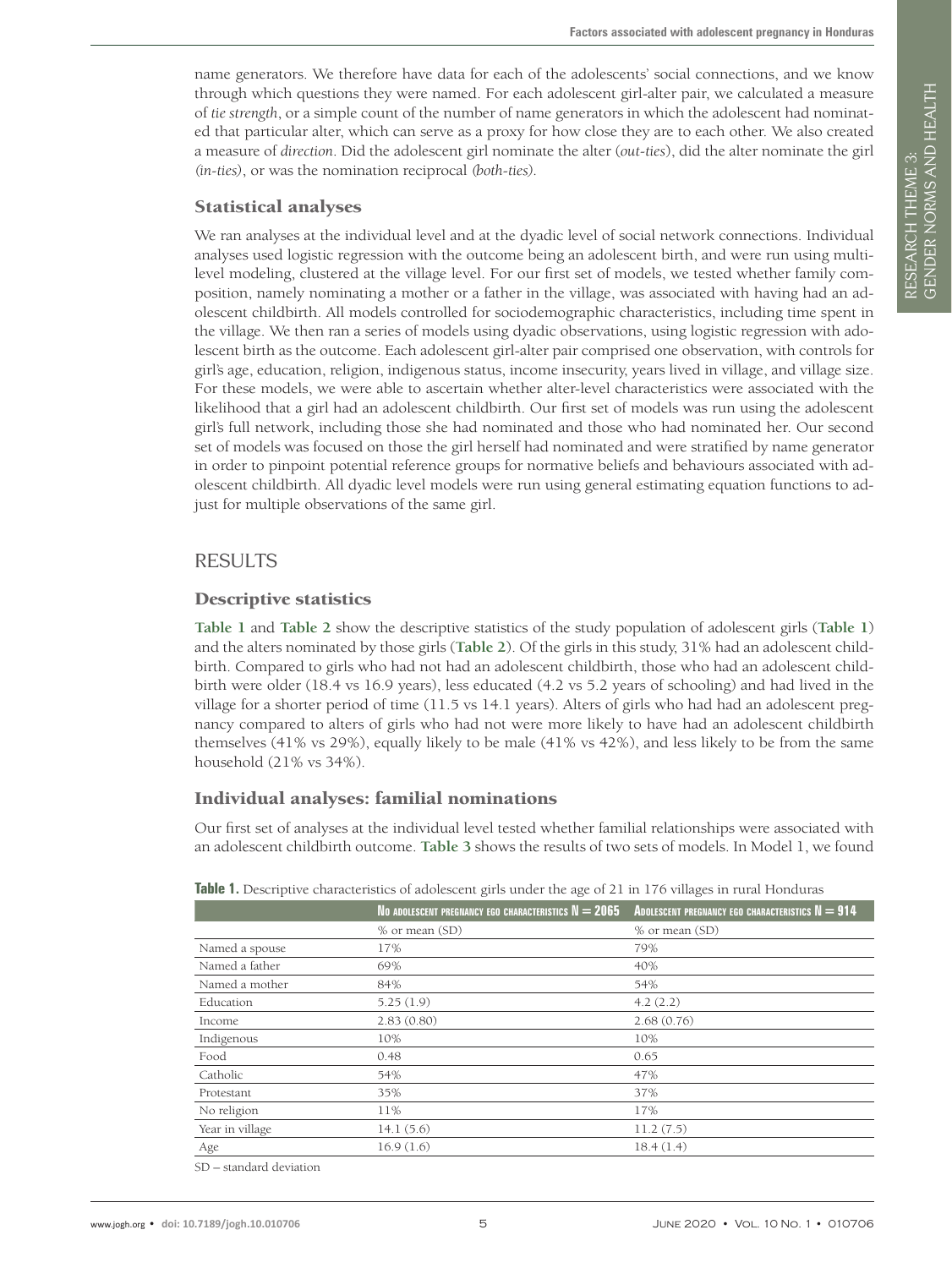|                                              | <b>NO ADOLESCENT PREGNANCY ALTER CHARACTERISTICS</b><br>$N = 14336$ | <b>ADOLESCENT PREGNANCY ALTER CHARACTERISTICS</b><br>$N = 6352$ |
|----------------------------------------------|---------------------------------------------------------------------|-----------------------------------------------------------------|
|                                              | % or mean (SD)                                                      | % or mean (SD)                                                  |
| Age                                          | 34.4(15.7)                                                          | 36.3(15.1)                                                      |
| Sex Male                                     | 42%                                                                 | 41%                                                             |
| Has had an adolescent birth                  | 29%                                                                 | 41%                                                             |
| Believes community supports adolescent birth | 13%                                                                 | 16%                                                             |
| Believes in younger age for first pregnancy  | 15%                                                                 | 20%                                                             |
| Tie strength                                 | 1.29(1.3)                                                           | 1.29(1.3)                                                       |
| Personal private                             | 21%                                                                 | 21%                                                             |
| Free time                                    | 25%                                                                 | 25%                                                             |
| Closest friend                               | 26%                                                                 | 26%                                                             |
| Same household as ego                        | 34%                                                                 | 21%                                                             |

<span id="page-5-0"></span>**Table 2.** Descriptive characteristics of alters nominated by adolescent girls under the age of 21 in 176 villages in rural Honduras

SD – standard deviation

<span id="page-5-1"></span>**Table 3.** Individual level and family characteristics associated with having had an adolescent pregnancy among girls less than 21 y of age

|                 |             | <b>MODEL 1</b> |                 | <b>MODEL 2</b> |           |                 |  |  |  |
|-----------------|-------------|----------------|-----------------|----------------|-----------|-----------------|--|--|--|
|                 | <b>Beta</b> | <b>SE</b>      | <b>P</b> -value | <b>Beta</b>    | <b>SE</b> | <b>P</b> -value |  |  |  |
| Named a spouse  |             |                |                 | 2.6            | 0.13      | $\mathcal{O}$   |  |  |  |
| Named a father  | $-0.58$     | 0.12           | $\theta$        | $-0.48$        | 0.14      | $\theta$        |  |  |  |
| Named a mother  | $-0.58$     | 0.15           | $\theta$        | 0.12           | 0.18      | 0.51            |  |  |  |
| Education       | $-0.21$     | 0.02           | $\Omega$        | $-0.14$        | 0.03      | $\mathcal{O}$   |  |  |  |
| Income          | $-0.17$     | 0.07           | 0.01            | $-0.23$        | 0.08      | $\mathcal{O}$   |  |  |  |
| Indigenous      | 0.02        | 0.18           | 0.92            | 0.02           | 0.2       | 0.93            |  |  |  |
| Food            | 0.13        | 0.05           | 0.01            | 0.17           | 0.06      | $\circ$         |  |  |  |
| Religion        | 0.2         | 0.15           | 0.17            | 0.16           | 0.16      | 0.32            |  |  |  |
| Religion        | 0.21        | 0.11           | 0.06            | 0.23           | 0.12      | 0.06            |  |  |  |
| Year in village | $-0.03$     | 0.01           | $\theta$        | 0.01           | 0.01      | 0.3             |  |  |  |
| Age             | 0.61        | 0.03           | $\mathcal{O}$   | 0.52           | 0.04      | $\circ$         |  |  |  |
| AIC             |             | 2769           |                 |                | 2280      |                 |  |  |  |
| ICC             |             | 0.048          |                 |                | 0.038     |                 |  |  |  |

SE – standard error, AIC - Akaike information criterion, ICC – inter-class correlation coefficient

that having nominated a mother in the village and having nominated a father in the village were both significantly associated with a decreased likelihood of having had an adolescent childbirth. As it is possible that girls who have had an adolescent childbirth did so after having moved away from their parents, our models were adjusted for the time spent in the village. To further test the potential influence of girls leaving home with a partner, Model 2 included a measure of whether or not the adolescent girl identified having a partner in the village. The relationship of nominating a mother and a girl's adolescent childbirth outcome disappeared with the inclusion of a partner; however, the relationship of nominating a father and a girl's adolescent childbirth remained robustly significant. Setting all parameters to their mean, the predicted probability (PP) of having had an adolescent childbirth for adolescent girls with a spouse and a father was 46% (95% confidence interval (CI) =40%-52%) compared to 58% (95% CI=51%-65%) for a girl with a spouse and no father, while the PP of having had an adolescent childbirth with a spouse and no mother was  $43\%$  (95% CI=34%-52%) compared to  $46\%$  (95% CI=40%-52%) for having a spouse and a mother.

#### Dyadic analyses

#### *Adolescent girls' full network*

**[Table 4](#page-6-0)**, **[Table 5](#page-6-1)** and **[Table 6](#page-6-2)** show the results of dyadic analyses which considered the association of an adolescent girl's childbirth with characteristics of her alters, including alter's childbirth and reported norms. Analyses in **[Table 4](#page-6-0)** were created using the entire network of relationships based on 13 name generators (excluding children over age 12 living outside the house), including the people who nominated her and the people whom she nominated. In Model 1 we see that a girl's likelihood of an adolescent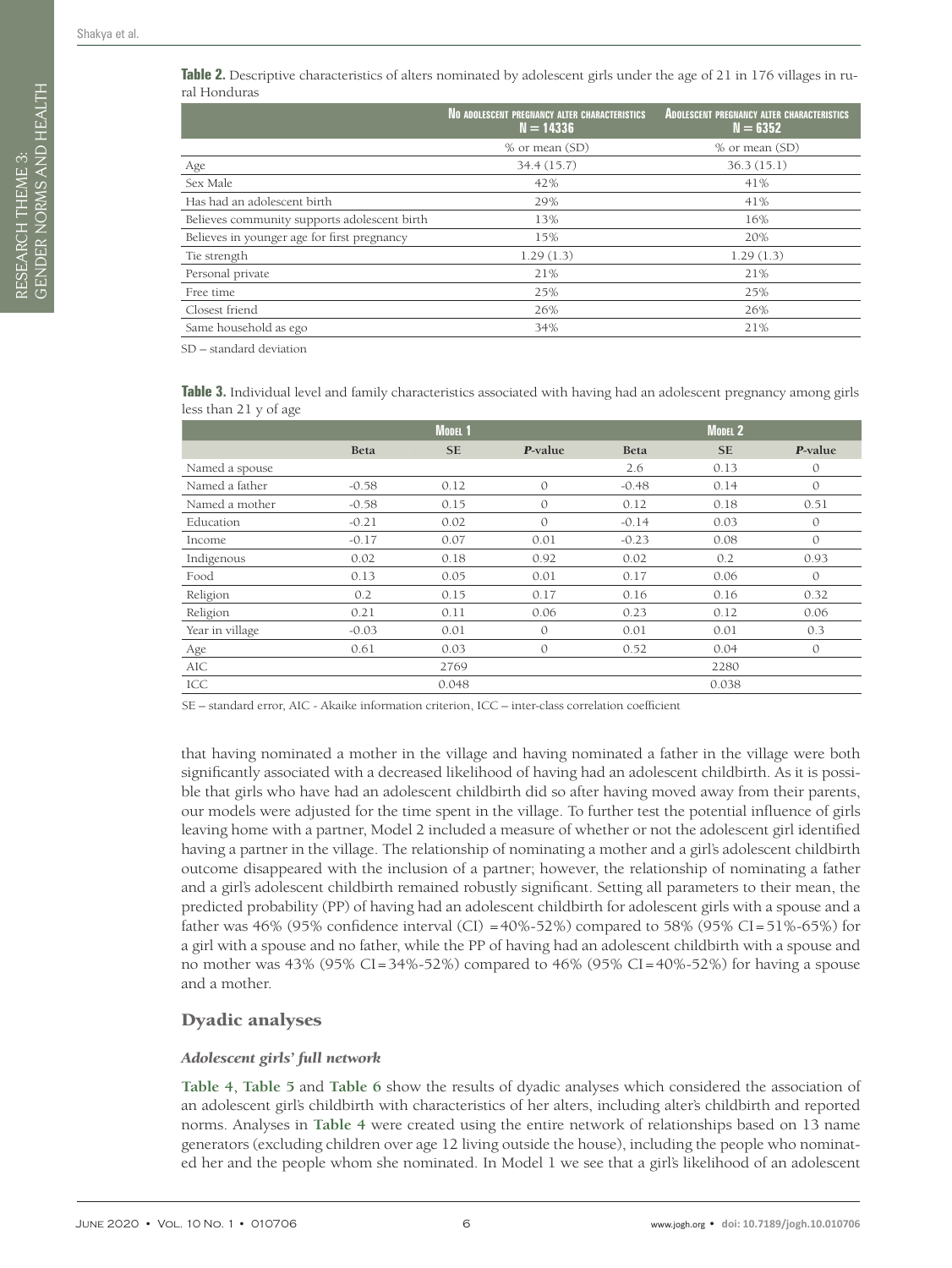<span id="page-6-0"></span>

|                             | Table 4. Association of social network normative characteristics and having had an adolescent pregnancy among |  |  |  |
|-----------------------------|---------------------------------------------------------------------------------------------------------------|--|--|--|
| girls less than 21 y of age |                                                                                                               |  |  |  |

|                                    |             | <b>MODEL 1</b> |         |             | <b>MODEL 2</b> |         |
|------------------------------------|-------------|----------------|---------|-------------|----------------|---------|
|                                    | <b>Beta</b> | <b>SE</b>      | P-value | <b>Beta</b> | <b>SE</b>      | P-value |
| Village level AP norms             |             |                |         | 0.17        | 0.06           | 0.00    |
| Village level AP female            |             |                |         | 0.16        | 0.06           | 0.01    |
| Alter AP                           | 0.54        | 0.04           | 0.00    | 0.48        | 0.04           | 0.00    |
| Alter AP norms                     | 0.14        | 0.05           | 0.01    | 0.06        | 0.05           | 0.21    |
| Alter Attitude Pregnancy Age Older | $-0.19$     | 0.05           | 0.00    | $-0.17$     | 0.05           | 0.00    |
| Alter Attitude Pregnancy Age DK    | $-0.17$     | 0.15           | 0.27    | $-0.14$     | 0.15           | 0.35    |
| Ego AP norms                       | 0.34        | 0.14           | 0.02    | 0.26        | 0.15           | 0.07    |
| Ego Attitude Pregnancy Age Older   | $-1.17$     | 0.13           | 0.00    | $-1.16$     | 0.13           | 0.00    |
| Ego Attitude Pregnancy Age DK      | $-1.30$     | 0.38           | 0.00    | $-1.23$     | 0.38           | 0.00    |
| Tie strength                       | $-0.08$     | 0.02           | 0.00    | $-0.07$     | 0.02           | 0.00    |

SE – standard error, AP – adolescent pregnancy, DK – don't know

<span id="page-6-1"></span>**Table 5.** Association of social network normative characteristics and having had an adolescent pregnancy among girls less than 21 y of age\*

|                    |             | <b>ALTER AP</b> |                |             | Alter norms |      |             |           | <b>ALTER ATTITUDE, OLDER AGE</b> | ALTER ATTITUDE, DON'T KNOW |           |                |
|--------------------|-------------|-----------------|----------------|-------------|-------------|------|-------------|-----------|----------------------------------|----------------------------|-----------|----------------|
|                    | <b>Beta</b> | <b>SE</b>       | <b>P-value</b> | <b>Beta</b> | <b>SE</b>   | P    | <b>Beta</b> | <b>SE</b> | <b>P-value</b>                   | <b>Beta</b>                | <b>SE</b> | <b>P-value</b> |
| Health advice give | 0.96        | 0.16            | 0.00           | 0.17        | 0.20        | 0.38 | 0.12        | 0.20      | 0.54                             | $-0.44$                    | 0.61      | 0.47           |
| Trust borrow \$    | 0.38        | 0.09            | 0.00           | 0.03        | 0.13        | 0.80 | $-0.11$     | 0.13      | 0.41                             | $-0.57$                    | 0.38      | 0.13           |
| Personal private   | 0.57        | 0.08            | 0.00           | 0.27        | 0.11        | 0.02 | $-0.34$     | 0.11      | 0.00                             | $-0.24$                    | 0.35      | 0.50           |
| Free time          | 0.57        | 0.07            | 0.00           | 0.21        | 0.10        | 0.04 | $-0.26$     | 0.10      | 0.01                             | $-0.61$                    | 0.29      | 0.04           |
| Sibling            | 0.78        | 0.12            | 0.00           | 0.14        | 0.16        | 0.36 | $-0.33$     | 0.15      | 0.03                             | $-0.10$                    | 0.33      | 0.75           |
| Closest friend     | 0.70        | 0.08            | 0.00           | 0.23        | 0.11        | 0.04 | 0.03        | 0.11      | 0.81                             | $-0.61$                    | 0.31      | 0.05           |
| Partner            | 2.43        | 0.44            | 0.00           | 0.30        | 0.24        | 0.22 | $-0.37$     | 0.24      | 0.13                             | $-0.46$                    | 0.63      | 0.47           |
| Provider           | 0.36        | 0.12            | 0.00           | 0.49        | 0.15        | 0.00 | $-0.66$     | 0.15      | 0.00                             | $-0.01$                    | 0.46      | 0.99           |
| Health advice get  | 0.38        | 0.09            | 0.00           | 0.19        | 0.12        | 0.09 | $-0.18$     | 0.10      | 0.09                             | $-0.85$                    | 0.50      | 0.09           |
| Trust lend \$      | 0.70        | 0.11            | 0.00           | 0.09        | 0.15        | 0.55 | $-0.29$     | 0.15      | 0.06                             | $-0.40$                    | 0.46      | 0.38           |
| Town leaders       | 0.26        | 0.10            | 0.01           | 0.10        | 0.12        | 0.41 | $-0.08$     | 0.11      | 0.49                             | $-0.01$                    | 0.41      | 0.98           |
| Father             | 0.08        | 0.22            | 0.70           | 0.29        | 0.26        | 0.26 | $-0.45$     | 0.23      | 0.05                             | $-1.84$                    | 0.76      | 0.02           |
| Mother             | 0.54        | 0.15            | 0.00           | 0.27        | 0.18        | 0.13 | $-0.42$     | 0.16      | 0.01                             | $-0.33$                    | 0.67      | 0.63           |
| Female alter       | 0.58        | 0.05            | 0.00           | 0.15        | 0.07        | 0.04 | $-0.08$     | 0.07      | 0.25                             | $-0.23$                    | 0.23      | 0.32           |
| Male alter         | 0.37        | 0.08            | 0.00           | 0.16        | 0.08        | 0.05 | $-0.28$     | 0.08      | 0.00                             | $-0.22$                    | 0.23      | 0.34           |
| Same household     | 0.43        | 0.07            | 0.00           | 0.27        | 0.10        | 0.01 | $-0.37$     | 0.10      | 0.00                             | $-0.41$                    | 0.29      | 0.17           |

SE – standard error, AP – adolescent pregnancy

\*Stratified by type of relationship. All models include sociodemographic controls (not shown).

<span id="page-6-2"></span>Table 6. Association of social network normative characteristics and having had an adolescent pregnancy among girls less than 21 y of age\*

|                       | <b>ALTER AP</b> |           |                 |             | <b>ALTER NORMS</b> |                 |             | <b>ALTER ATTITUDE, OLDER AGE</b> |                |         | <b>ALTER ATTITUDE, DON'T LNOW</b> |                 |  |
|-----------------------|-----------------|-----------|-----------------|-------------|--------------------|-----------------|-------------|----------------------------------|----------------|---------|-----------------------------------|-----------------|--|
|                       | <b>Beta</b>     | <b>SE</b> | <b>P</b> -value | <b>Beta</b> | <b>SE</b>          | <b>P</b> -value | <b>Beta</b> | <b>SE</b>                        | <b>P-value</b> | Beta    | <b>SE</b>                         | <b>P</b> -value |  |
| Health advice give    | 0.93            | 0.16      | 0.00            | 0.10        | 0.20               | 0.61            | 0.13        | 0.20                             | 0.53           | $-0.39$ | 0.62                              | 0.53            |  |
| Trust borrow \$       | 0.34            | 0.09      | 0.00            | $-0.04$     | 0.13               | 0.78            | $-0.08$     | 0.13                             | 0.55           | $-0.53$ | 0.38                              | 0.16            |  |
| Personal private      | 0.52            | 0.08      | 0.00            | 0.19        | 0.11               | 0.09            | $-0.31$     | 0.11                             | 0.00           | $-0.20$ | 0.36                              | 0.58            |  |
| Free time             | 0.51            | 0.07      | 0.00            | 0.14        | 0.10               | 0.17            | $-0.24$     | 0.10                             | 0.02           | $-0.59$ | 0.30                              | 0.05            |  |
| Sibling               | 0.69            | 0.12      | 0.00            | 0.04        | 0.15               | 0.81            | $-0.30$     | 0.15                             | 0.04           | $-0.09$ | 0.34                              | 0.79            |  |
| <b>Closest friend</b> | 0.63            | 0.08      | 0.00            | 0.13        | 0.11               | 0.22            | 0.06        | 0.11                             | 0.60           | $-0.56$ | 0.31                              | 0.07            |  |
| Partner               | 2.43            | 0.44      | 0.00            | 0.20        | 0.25               | 0.43            | $-0.36$     | 0.24                             | 0.14           | $-0.46$ | 0.63                              | 0.47            |  |
| Provider              | 0.34            | 0.12      | 0.01            | 0.37        | 0.16               | 0.02            | $-0.67$     | 0.15                             | 0.00           | 0.01    | 0.45                              | 0.99            |  |
| Health advice get     | 0.33            | 0.09      | 0.00            | 0.12        | 0.12               | 0.29            | $-0.15$     | 0.10                             | 0.16           | $-0.78$ | 0.51                              | 0.13            |  |
| Trust lend \$         | 0.64            | 0.12      | 0.00            | 0.07        | 0.15               | 0.65            | $-0.27$     | 0.15                             | 0.08           | $-0.39$ | 0.47                              | 0.40            |  |
| <b>Town leaders</b>   | 0.18            | 0.10      | 0.07            | 0.04        | 0.12               | 0.70            | $-0.03$     | 0.11                             | 0.80           | 0.01    | 0.42                              | 0.98            |  |
| Father                | 0.03            | 0.22      | 0.88            | 0.20        | 0.26               | 0.44            | $-0.44$     | 0.23                             | 0.05           | $-1.74$ | 0.77                              | 0.02            |  |
| Mother                | 0.48            | 0.15      | 0.00            | 0.18        | 0.18               | 0.30            | $-0.39$     | 0.16                             | 0.02           | $-0.23$ | 0.65                              | 0.72            |  |
| Female alter          | 0.52            | 0.05      | 0.00            | 0.07        | 0.07               | 0.34            | $-0.05$     | 0.07                             | 0.43           | $-0.19$ | 0.23                              | 0.42            |  |
| Male alter            | 0.32            | 0.08      | 0.00            | 0.10        | 0.08               | 0.24            | $-0.24$     | 0.08                             | 0.00           | $-0.21$ | 0.23                              | 0.37            |  |
| Same household        | 0.40            | 0.07      | 0.00            | 0.18        | 0.10               | 0.07            | $-0.36$     | 0.10                             | 0.00           | $-0.42$ | 0.30                              | 0.16            |  |

SE – standard error, AP – adolescent pregnancy

\*Stratified by type of relationship and controlling for village level proportion of those who report that the community supports adolescent birth, and village level proportion of women who have had an adolescent birth. All models include sociodemographic controls (not shown).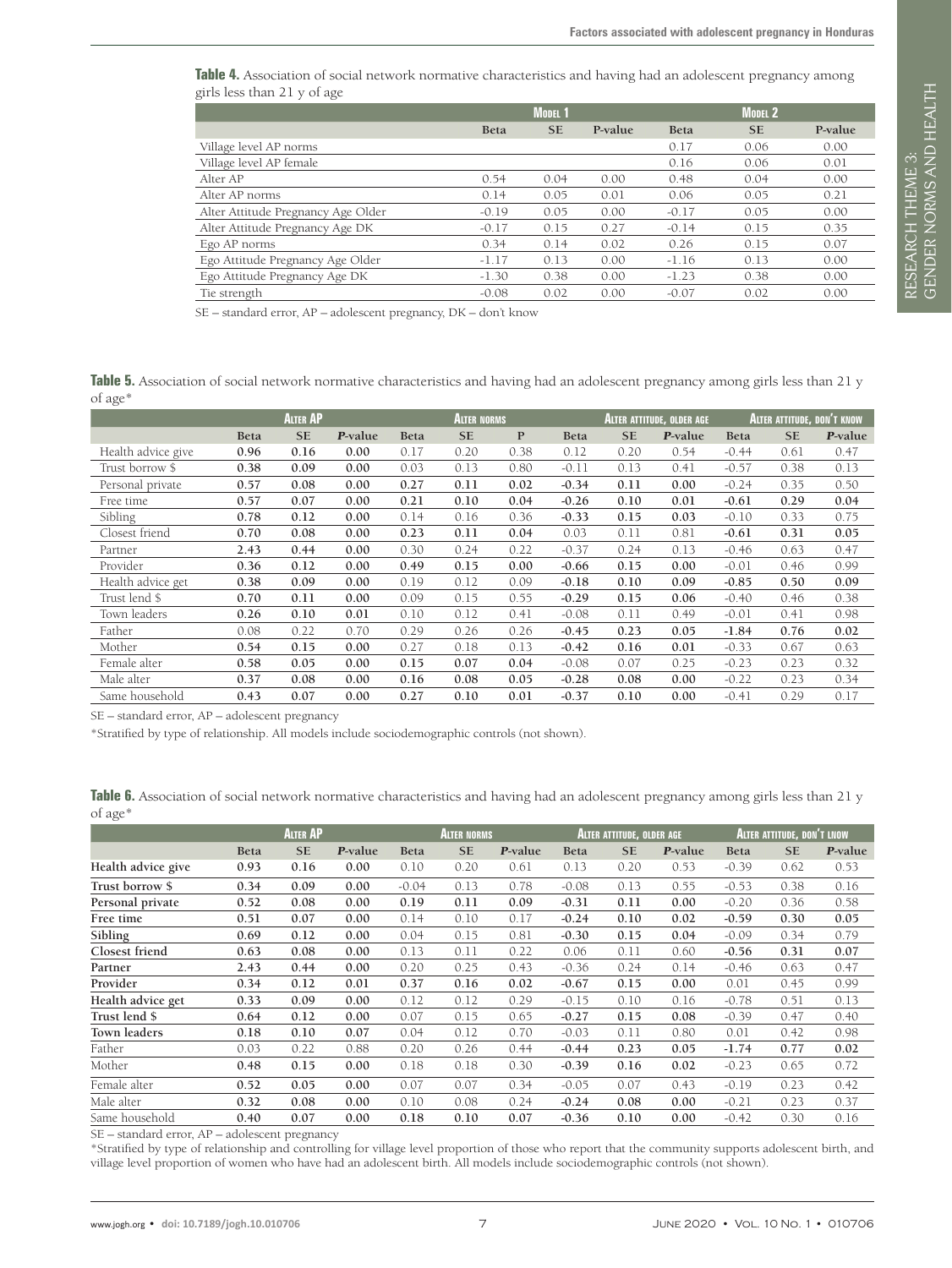childbirth outcome was significantly higher if the alter had an adolescent birth (PP 26% (95% CI=25%- 27%) compared to 17% (95% CI=16%-17.5%) if the alter did not have an adolescent birth) or if the alter believed that the community approves of adolescent childbirth (PP 23%, 95% CI=21%-25%) compared to  $19\%$  (95% CI=18%-20%) if the alter believed that the community disapproves of adolescent childbirth), but lower if the alter personally believed that an older age for giving birth is desirable (PP 18% (95% CI=17%-19%] compared to 24% (95% CI=22%-25%) if the alter did not believe that an older age for giving birth is desirable). In our previous work [[9\]](#page-11-8) we found that village-level aggregated perceived norms towards the acceptability of adolescent childbirth and village-level proportion of women who had given birth as an adolescent were both strongly associated with a girl's likelihood of having had an adolescent childbirth. In Model 2 we included these village level measures in the model and found that the association between alters' perceived norms and adolescent childbirth was highly attenuated with the inclusion of the village level measures, but that the association between an alter's adolescent childbirth and the girl's adolescent childbirth outcome was not.

We ran several interaction models (not shown), and found that the relationship between an alter's adolescent childbirth and the likelihood of a girl's adolescent childbirth was lower the older the alter was compared to the girl, lower if the alter was someone whom she herself nominated but who did not nominate her back, higher the greater the tie strength between her and the alter (the stronger the relationship), and, higher if the alter reported approving of a higher age of first childbirth. We also found that the association between an alter's belief in an older age of first childbirth and a lower likelihood that the girl had had an adolescent childbirth was stronger if the alter was a male and if the alter was in the same household.

#### *Girls' own nominated network*

In **[Table 5](#page-6-1)**, we stratifed the models from Table 4 by the type of relationship, based upon only those the girl herself nominated and by which name generator was used to identify the relationship. As any one individual could be identified with multiple name generators, certain dyadic relationships will be present in the analyses for multiple name generator models. So, for instance, a mother/daughter dyad was represented in the mother model, but also possibly in the free time model or the personal private model. **[Figure 1](#page-7-0)** and **[Figure 2](#page-7-1)** illustrate the differences in alter characteristics depending upon the name generator. In **[Figure 1](#page-7-0)** we see that alters tended to be female, with the exception of those who were male family members or town leaders. **[Figure 2](#page-7-1)** illustrates the average age per alter. Not surprisingly, those to whom an adolescent girl goes for health advice (44 years old on average) or to borrow money (38 years old on average) tended to be older, while those to whom a girl gave advice (24 years old on average) or lent money (28 years old on average) were younger, although still older than she was.

Each row represents the model from one name generator, controlling for all covariates (not shown). Across almost every type of relationship with the exception of *father*, if an alter had had an adolescent childbirth, the likelihood that the girl had had an adolescent childbirth was much higher compared to when the alter had not had an adolescent childbirth (column 1). **[Figure 3](#page-8-0)** illustrates the proportion of alters who had had an adolescent childbirth across name generators. The proportion of mothers in this population of adolescent girls aged 15-20 years who had had an adolescent childbirth was notably high (68%), while the proportion of girls' partners who had reported fathering a child as an adolescent was (15%)

<span id="page-7-0"></span>

**Figure 1.** Proportion of alters nominated by adolescent girls 15-20 who are male across all name generators.

<span id="page-7-1"></span>

**Figure 2.** Mean age for alters nominated by adolescent girls 15-20 across all name generators.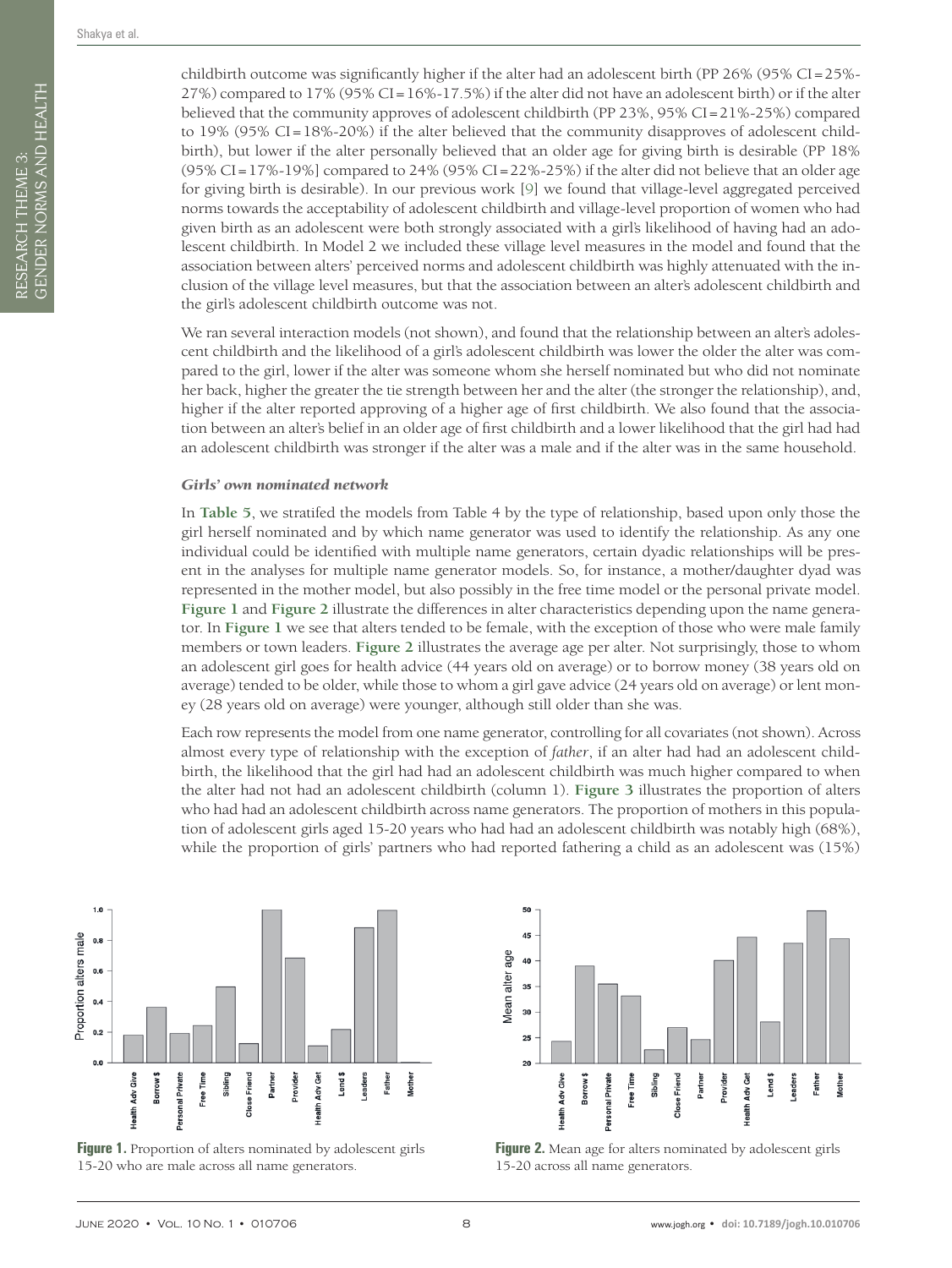and the proportion of girls' fathers who had fathered a child as an adolescent birth (15%) were both far lower. **[Figure 4](#page-8-1)** shows the increase in probability that a girl had had an adolescent childbirth when the alter had had an adolescent childbirth compared to when the alters had not. Although the proportion of males in the sample who had had an adolescent childbirth was small, the likelihood of a girl having had an adolescent childbirth if her partner had was particularly high (increase of 34%), while there was no significant association between the adolescent childbirth of the girl and that of her father. On the other hand, although mothers had the highest rates of adolescent childbirth, the increase in likelihood that a girl had had an adolescent childbirth when her mother had was not particularly high (increase of 9%), while the increase in likelihood that a girl had had an adolescent childbirth when someone to whom she gives health advice had was notably high (30%).

In column 2 of **[Table 5](#page-6-1)** we see that alters' perceived norms around community support for adolescent childbirth was significantly associated with girls' adolescent childbirth when her alter was someone with whom she spent free time, discussed personal and private matters, or was a close friend or provider. We also found that when an alter reported a personal attitude supportive of a higher age of first childbirth, the likelihood that a girl had had an adolescent childbirth was lower; notable relationships were mothers, fathers, providers and siblings.

The bottom 3 rows of **[Table 5](#page-6-1)** include analyses broken down by gender of alter, and same household status. We found strong relationships across all three measures for those in the same household, and for male alters. While our measure of proportion of the village who had given birth as an adolescent was restricted to women, given that they are far more likely to have had an adolescent childbirth, our results stratified by sex suggest that male adolescent childbirth was also an associated factor.

In **[Table 6](#page-6-2)**, we reran the analyses from **[Table 5](#page-6-1)** adding the village-level normative factors: proportion who think the community supports adolescent childbirth, and proportion of women who have had an adolescent childbirth. Column 1 results confirm what we found in our earlier models, which is that the relationship between an alter having had an adolescent childbirth and a girl's adolescent childbirth outcome was not at all attenuated by including the village proportion of adolescent childbirth in the model. Both exerted an independent effect. However, across all types of alters, alters' perceived norms of community support for adolescent childbirth were either not significant or significantly attenuated after including village-level adolescent childbirth in the models. In the case of provider, those with whom adolescent girls discussed matters personal and private, and those in the same household, the magnitude of effect diminished considerably, but was still significant (or close to significant in the case of same household, and personal private) (column 2).

<span id="page-8-0"></span>

**Figure 3.** Proportion of alters nominated by girls 15-20 who have had an adolescent birth (AB) across all name generators.

<span id="page-8-1"></span>

**Figure 4.** The increase in risk of adolescent childbirth among girls 15-20 conditional on whether their alter has had an adolescent childbirth (AB) across all name generators.

# DISCUSSION

In this study, we considered the social network factors, both at the proximal interpersonal and at the distal community levels, associated with girls' adolescent childbirth outcomes among the population of 176 villages in rural Honduras. Our primary aim was to understand the reference groups, or sources of normative support and pressure, for adolescent childbirth. Our findings show compelling support for the hypothesis that there are reference groups at multiple levels that may influence adolescent childbirth outcomes.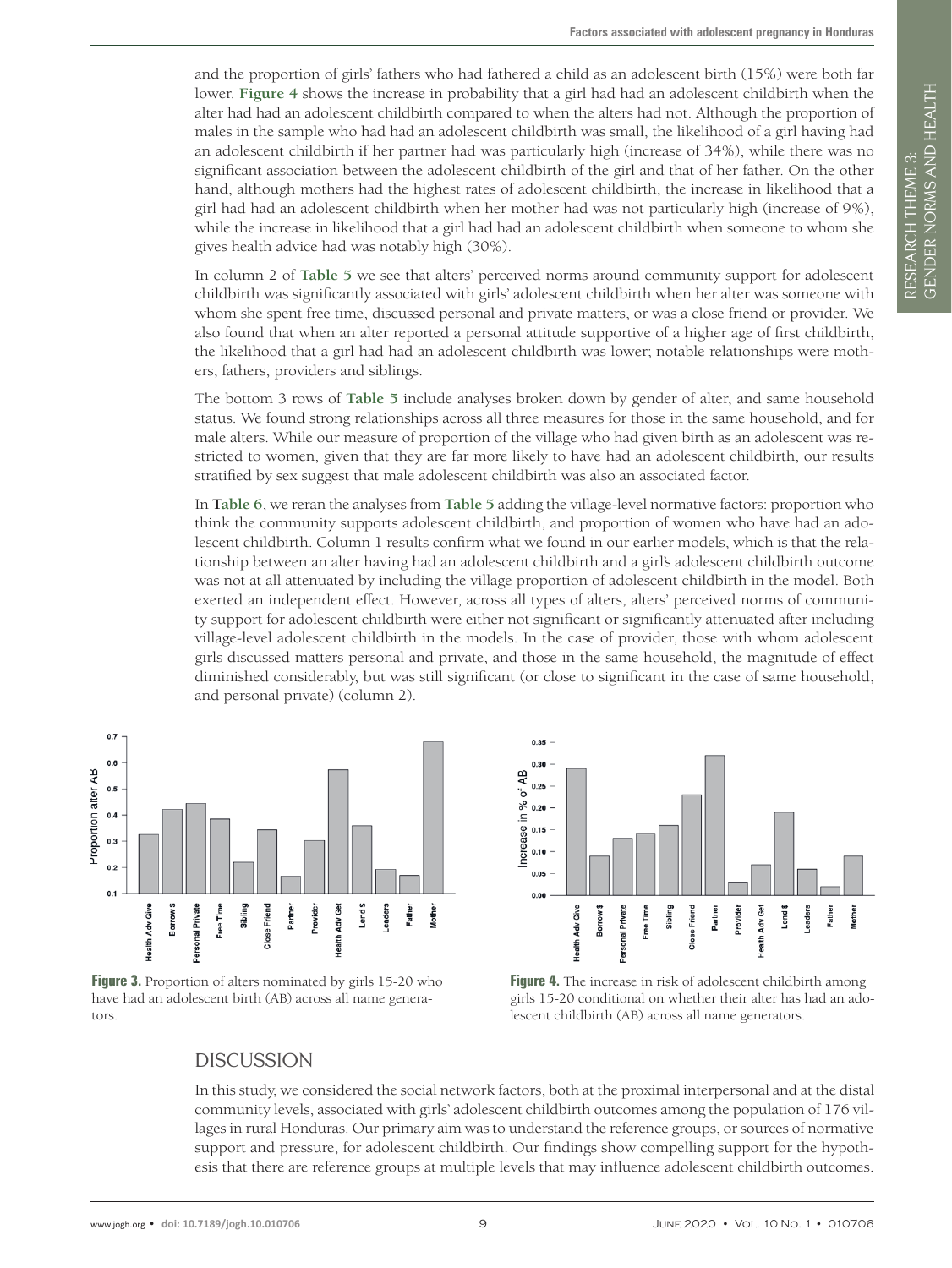We found that having both a father in the village and a mother in the village had strong associations with a lower likelihood of giving birth as an adolescent. However, when we included the nomination of a spouse in the models, the role of the girl's father remained, but her mother's influence became insignificant. Our initial supposition was that girls who had had an adolescent childbirth may have left the village with a partner, and therefore the girl's parents would not have been present because she most likely would have moved from her home village. To adjust for this, our models included a measure of years lived in the village, and we included a measure of spouse in the final model as well. Why are fathers still significant but mothers are not? In an exploratory analysis of factors associated with having named a spouse (not shown), girls who named a mother were three times less likely to have nominated a spouse than those who named fathers. Clearly the association with having a mother and an adolescent childbirth was accounted for statistically by partnership with a spouse but this was not the case for having a father. This is important evidence that fathers may exert a strongly protective effect against adolescent childbirth in this population, independent of whether or not the adolescent girl is partnered, whereas once the girl is partnered the influence of the mother in protecting against adolescent childbirth goes away. This is consistent with previous research showing that a missing father is an important risk factor for early childbearing [\[5](#page-11-4)].

We found evidence of strong normative dynamics at the interpersonal level that were associated with adolescent childbirth, with strong clustering in these networks. In terms of descriptive norms, the probability that a girl had had an adolescent childbirth if her alter did was high across all types of relationships with the exception of fathers, and was stronger when the relationship between the adolescent girl and the alter was stronger (higher tie strength). This is compelling evidence that interpersonal proximal network influences constitute a strong source of normative influence for adolescent childbirth. When we included the proportion of women in the village that had had an adolescent childbirth, a more distal source of potential influence, we found no notable reduction in the relationship between the girl's adolescent childbirth and that of her alter. This suggests that the descriptive norm regarding the behaviour of others in the community to whom the adolescent girl is unrelated has little influence on her behaviour. The clustering of adolescent pregnancy was occurring at multiple levels: at that of her direct social contacts, and at the level of the greater community, with the association with proximal alters playing a much stronger role. However, with the question that asked individuals their perception of the community's response to adolescent childbirth – exploring the influence of injunctive norms – we found a different dynamic. While we saw significant associations in the relationship between an alter's perception of positive community norms towards adolescent childbirth and a girl's own adolescent childbirth, most of those relationships diminished or were no longer significant after we included the village-level aggregate norm in the model. This suggests that injunctive norms are most salient at the level of the community and less salient at the level of direct social contacts, and that the reference group for sources of injunctive normative pressure may be mostly occurring within the village context, more so than within individual relationships. The fact that community aggregate norms were more strongly associated than individual alter norms provides us evidence for a causal relationship: it is unlikely an entire community would change its perception of norms around childbirth in response to any one girl's childbirth, while for individual alters this could be a reasonable consideration.

We did not include the aggregated attitudes towards best age for childbirth in the models because our previous research found it to be non-significant [[9](#page-11-8)]. However, individual attitudes were strongly associated, particularly for familial relationships, those in the same household, and those who the girls considered close friends or whom they trusted to discuss personal and private matters. Interestingly, girls were more likely to have had an adolescent childbirth when they nominated an alter who had had an adolescent childbirth, but who reported approving of a higher age of first birth. In this case the disconnect between what the alter reported as their own attitude vs their own previous experience was associated with a strong likelihood of adolescent childbirth among this population of girls. Because we have cross-sectional data we cannot track these dynamics through time. Thus, it is possible that the alter could, having had an adolescent childbirth themselves, and having observed the adolescent childbirth experience of the girl, decided that an older age of childbirth is optimal and reported accordingly. We cannot say then whether these attitudes work for or against adolescent childbirth. It is also possible that the discordance between alters' stated attitude (preference for older age at first childbirth) and their behaviour (adolescent childbearing) reflects a "taboo gap" wherein the topic of sex and early childbearing is not something that was discussed openly, even among adolescent girls in our study population with their alters. This may be similar to the situation we observed in Zambia, where adolescent girls in communities with high levels of discordance – in this case among adults – between attitudes toward premarital sex and the behavior of premarital sex was associated with significantly increased risk of HIV acquisition (Weber et al, 2019). In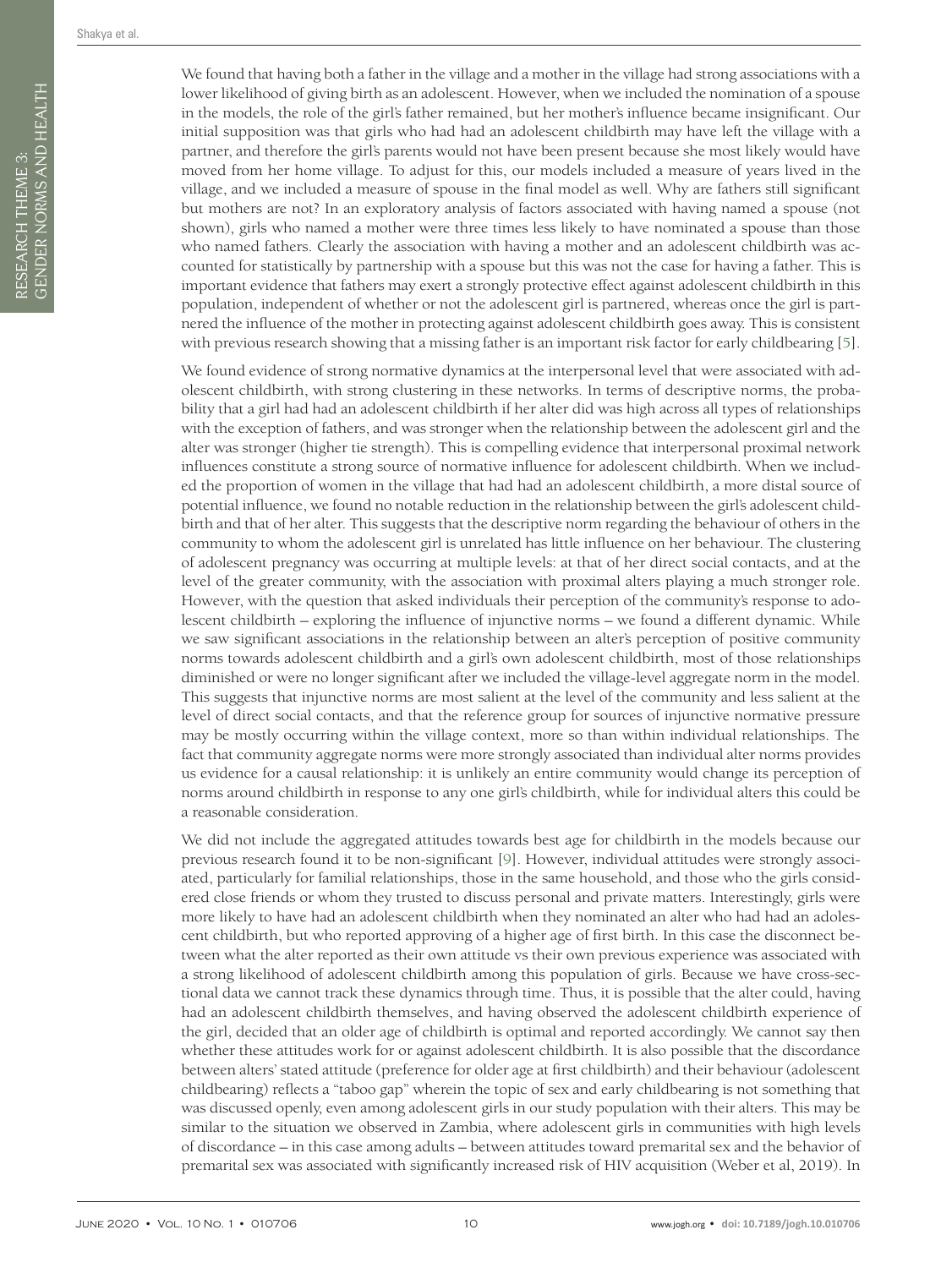both cases, the lack of care-seeking for contraception in response to the taboo gap may have contributed to pregnancy in Honduras and increased HIV prevalence in Zambia among adolescent girls.

Research on social network influences invariably generates hypotheses, but ultimately we aim to uncover cause and effect relationships. We would like to know the probable causes both for general scientific purposes and to give us strategic points for intervention. With cross-sectional data we cannot make causal claims. However, with strong cross-sectional data we can uncover crucial clues for causality, and areas for which expensive longitudinal data would be worth the investment. In this analysis, we have interesting evidence for attitudes at the alter level associated with adolescent childbirth, but little to help us decipher the directionality of those associations. We have reasonable evidence that village-level community norms around adolescent childbirth may exert influence. However, we have very compelling evidence that adolescent childbirth both in a girl's proximal networks, and in her wider community, normalises adolescent childbirth, allowing it to persist through generations. While a girl, having had an adolescent childbirth, may choose new relationships with other girls and women who have had adolescent childbirths, this is unlikely to be the case across her entire network, and certainly not possible in the case of direct family members. Furthermore, it is extremely unlikely that girls with low levels of education and minimal financial resources are choosing villages with high overall rates of adolescent childbirth after they themselves have had one. Of all the social factors we have considered, exposure to adolescent childbirth within her network seems to be the most salient possible determinant, regardless of the norms or attitudes that oppose it. In contrast, the presence of a father in her life emerges as a strong deterring factor.

This analysis has several limitations. The first is that the data are not longitudinal so we cannot track the influence of norms and attitudes across time. Second, this population of girls (aged 15-20) included those who may still have an adolescent birth, and yet statistically they fell into the category of those who have not. Moreover, adolescent girls in both groups – those who have had and those who have not had an adolescent childbirth – may have had additional pregnancies which ended in miscarriage, abortion or stillbirth which are not included in our analysis. Third, while rates and demographic determinants of adolescent childbirth in this population were consistent with the determinants in Latin America in general, this population is specific to a certain region in Honduras, and so some factors may not be generalisable. Finally, while these results may offer important insights for contexts with low parental social control of adolescent sexual activity, they are not likely to be relevant in contexts where parental control is strong, and adolescent childbearing is often the result of arranged marriages.

# **CONCLUSION**

Adolescent childbirth is a serious issue in Latin America, affecting nearly one-third of the adolescent girls in our sample, and is becoming a high public health priority, both in Latin American and globally [\[2](#page-11-1),[44](#page-12-23)]. The question at hand, of course, is how to address it in an effective manner. In this study we considered factors associated with adolescent childbirth in a context of low parental supervision of adolescent sexuality. Girls were not having children because they were forced into marriage by their parents, but because they themselves chose partners with whom they were sexually active at a young age. We already know that adolescent childbirth in low parental control contexts like Latin America is associated with a consistent cluster of challenging factors, including lower levels of education, lower levels of income, and family instability, including absence of the father [[2](#page-11-1)]. Our study indicates that while injunctive norms may play a role, they are not operating at a strong enough level to counter the descriptive norms: adolescent childbirth in the wider community and particularly in the proximal social network seems to be the prevailing force of influence. The challenge is to encourage norms that prevent adolescent childbirth without stigmatising those who have already gone through it. The shift in norms may have to happen both at the interpersonal level and at the community level, as both are potentially salient reference groups for adolescent childbearing norms. Programmatic efforts to counter the prevailing norms that limit a woman's role to motherhood, and that support and encourage strong norms for girls' education may play an important role in addressing this problem. Furthermore, greater understanding of the roles of fathers, and encouraging norms of positive and active fatherhood could be a powerful measure to reduce the family instability that is associated with adolescent childbirth. Our research suggests avenues for intervention, both in Latin America as well as other contexts in which low parental control of adolescent sexuality facilitates adolescent childbearing. However, the issue is undoubtedly complex, so intervention efforts will need to carefully consider and monitor the many contributing factors.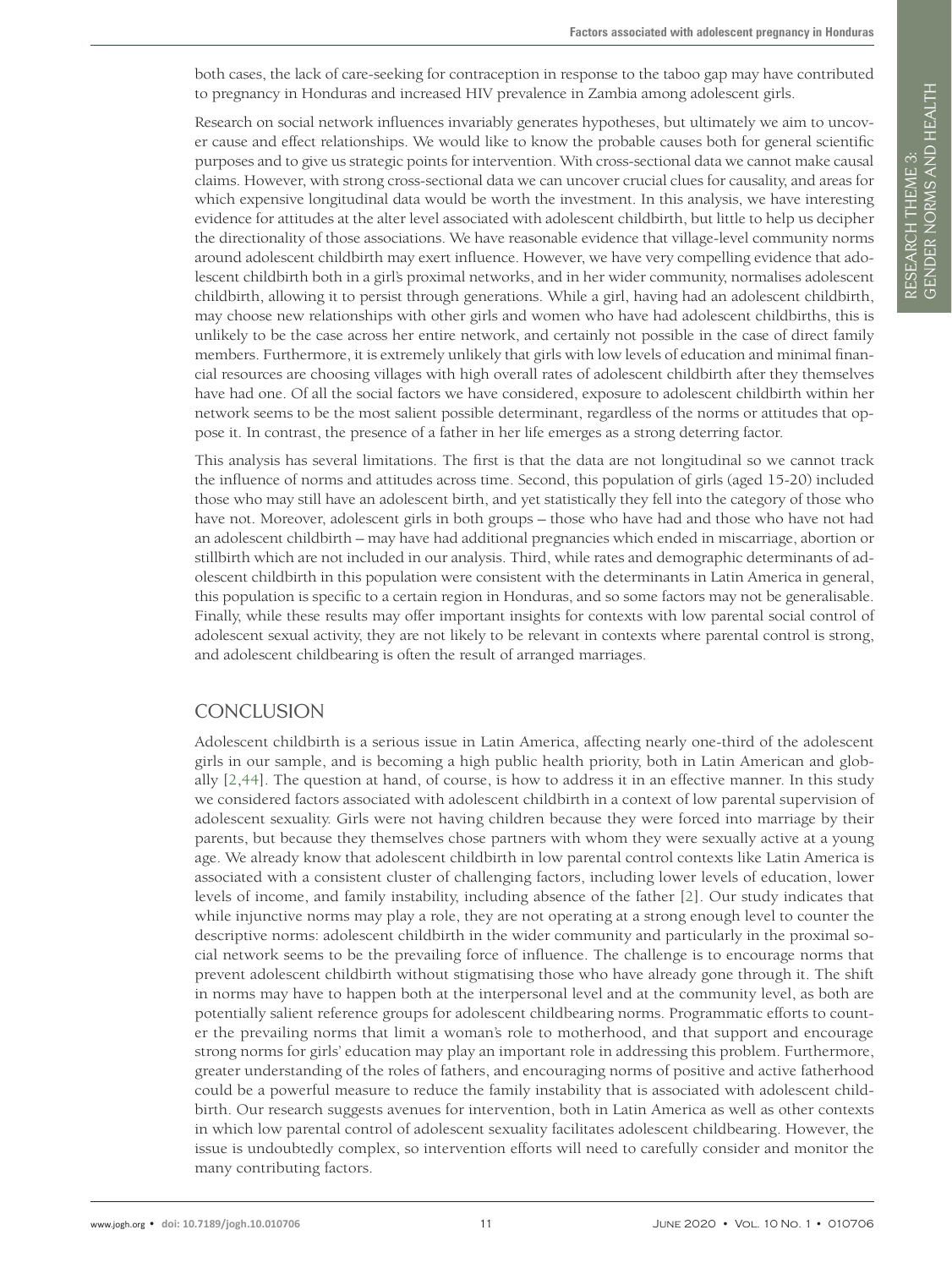**REFERENCES** REFERENCES

**Acknowledgments:** We would like to thank the participants of this study and the dedicated data collection team.

**Ethics approval:** The Yale IRB and the Honduran Ministry of Health approved all data collection procedures (Protocol number 1506016012) and all participants provided informed consent before enrolment.

**Funding:** Funding provided by the Bill and Melinda Gates Foundation, grant number OPP1098684, and NICHD grant number K01HD087551.

**Authorship contributions:** HBS and NAC designed the survey and contributed to the study design. HBS conceptualized and ran the analysis with contributions from JW, NAC, and GLD. HBS and KMB drafted the manuscript. HBS, GLD, JW and NAC revised the manuscript and approved the final version.

**Competing interests:** The authors completed the ICMJE Unified Competing Interest form (available upon request from the corresponding author), and declare no conflicts of interest.

<span id="page-11-17"></span>**Additional material**

[Online Supplementary Document](http://jogh.org/documents/issue202001/jogh-10-010706-s001.pdf)

- <span id="page-11-0"></span> 1 Neal S, Harvey C, Chandra-Mouli V, Caffe S, Camacho AV. Trends in adolescent first births in five countries in Latin America and the Caribbean: disaggregated data from demographic and health surveys. Reprod Health. 2018;15:146. [Medline:30157870](https://www.ncbi.nlm.nih.gov/entrez/query.fcgi?cmd=Retrieve&db=PubMed&list_uids=30157870&dopt=Abstract) [doi:10.1186/s12978-018-0578-4](https://doi.org/10.1186/s12978-018-0578-4)
- <span id="page-11-1"></span> 2 Caffe S, Plesons M, Camacho AV, Brumana L, Abdool SN, Huaynoca S, et al. Looking back and moving forward: can we accelerate progress on adolescent pregnancy in the Americas? Reprod Health. 2017;14:83. [Medline:28705166](https://www.ncbi.nlm.nih.gov/entrez/query.fcgi?cmd=Retrieve&db=PubMed&list_uids=28705166&dopt=Abstract) [doi:10.1186/s12978-017-0345-y](https://doi.org/10.1186/s12978-017-0345-y)
- <span id="page-11-2"></span> 3 Sabonge K, Wulf D, Remez L, Prada E, Drescher J. Early childbearing in Honduras: A continuing challenge. New York: Guttmacher Institute, 2006 Sep. Report No.: Contract No.: 4.
- <span id="page-11-3"></span>4 USAID. Statcompiler Available: http://beta.statcompiler.com/. Accessed: June 21 2016.
- <span id="page-11-4"></span> 5 Azevedo JP, Lopez-Calva LF, Perova E. Is the baby to blame?: An inquiry into the consequences of early childbearing. The World Bank, Poverty Reduction and Economic Management Unit, Latin America and the Caribbean. 2012;Policy Research Working Paper 6074.
- <span id="page-11-5"></span> 6 Goicolea I, Marianne W, Öhman A, San Sebastian M. Risk factors for pregnancy among adolescent girls in Ecuador's Amazon basin: a case-control study. Rev Panam Salud Publica. 2009;26:221-8. [Medline:20058832](https://www.ncbi.nlm.nih.gov/entrez/query.fcgi?cmd=Retrieve&db=PubMed&list_uids=20058832&dopt=Abstract) [doi:10.1590/S1020-](https://doi.org/10.1590/S1020-49892009000900006) [49892009000900006](https://doi.org/10.1590/S1020-49892009000900006)
- <span id="page-11-6"></span> 7 Guijarro S, Naranjo J, Padilla M, Gutiérez R, Lammers C, Blum RW. Family risk factors associated with adolescent pregnancy: study of a group of adolescent girls and their families in Ecuador. J Adolesc Health. 1999;25:166-72[. Med](https://www.ncbi.nlm.nih.gov/entrez/query.fcgi?cmd=Retrieve&db=PubMed&list_uids=10447044&dopt=Abstract)[line:10447044](https://www.ncbi.nlm.nih.gov/entrez/query.fcgi?cmd=Retrieve&db=PubMed&list_uids=10447044&dopt=Abstract) [doi:10.1016/S1054-139X\(99\)00020-8](https://doi.org/10.1016/S1054-139X(99)00020-8)
- <span id="page-11-7"></span> 8 Secretaría de Salud [Honduras], Instituto Nacional de Estadística (INE) e ICF International. Encuesta Nacional de Salud y Demografía 2011-2012. Tegucigalpa, Honduras: SS, INE e ICF International, 2013.
- <span id="page-11-8"></span> 9 Shakya HB, Weeks J, Christakis NA. Do village-level normative and network factors help explain spatial variability in adolescent childbearing in rural Honduras? Social Science & Medicine Population Health. In press. [doi:10.1016/j.ss](https://doi.org/10.1016/j.ssmph.2019.100371)[mph.2019.100371](https://doi.org/10.1016/j.ssmph.2019.100371)
- <span id="page-11-9"></span>10 Rodríguez J, editor. High adolescent fertility in the context of declining fertility in Latin America. Nueva York: United Nation Expert Group of Meeting on Adolescents, Youth, and Development (Eclac); 2011.
- <span id="page-11-10"></span>11 Angelini V, Mierau J. Late-life health effects of teenage motherhood. Demogr Res. 2018;39:1081-104. [doi:10.4054/Dem](https://doi.org/10.4054/DemRes.2018.39.41)-[Res.2018.39.41](https://doi.org/10.4054/DemRes.2018.39.41)
- 12 Ganchimeg T, Ota E, Morisaki N, Laopaiboon M, Lumbiganon P, Zhang J, et al. Pregnancy and childbirth outcomes among adolescent mothers: a World Health Organization multicountry study. BJOG. 2014;121:40-8. [Medline:24641534](https://www.ncbi.nlm.nih.gov/entrez/query.fcgi?cmd=Retrieve&db=PubMed&list_uids=24641534&dopt=Abstract) [doi:10.1111/1471-0528.12630](https://doi.org/10.1111/1471-0528.12630)
- <span id="page-11-11"></span>13 Sagili H, Pramya N, Prabhu K, Mascarenhas M, Rani PR. Are teenage pregnancies at high risk? A comparison study in a developing country. Arch Gynecol Obstet. 2012;285:573-7. [Medline:21789518](https://www.ncbi.nlm.nih.gov/entrez/query.fcgi?cmd=Retrieve&db=PubMed&list_uids=21789518&dopt=Abstract) [doi:10.1007/s00404-011-1987-6](https://doi.org/10.1007/s00404-011-1987-6)
- <span id="page-11-12"></span>14 Shakya HB, Christakis NA, Fowler JH. Association between social network communities and health behavior: An observational sociocentric network study of latrine ownership in rural India. Am J Public Health. 2014;104:930-7[. Med](https://www.ncbi.nlm.nih.gov/entrez/query.fcgi?cmd=Retrieve&db=PubMed&list_uids=24625175&dopt=Abstract)[line:24625175](https://www.ncbi.nlm.nih.gov/entrez/query.fcgi?cmd=Retrieve&db=PubMed&list_uids=24625175&dopt=Abstract) [doi:10.2105/AJPH.2013.301811](https://doi.org/10.2105/AJPH.2013.301811)
- <span id="page-11-13"></span>15 Bicchieri C, Muldoon R. Social Norms. In: Zalta EN, editor. The Stanford Encyclopedia of Philosophy. Stanford University: Metaphysics Research Lab; 2014.
- <span id="page-11-14"></span>16 Mackie G, Moneti F, Denny E, Shakya H. What are social norms? how are they measured? UNICEF & University of California San Diego, Center on Global Justice, 2014.
- <span id="page-11-15"></span>17 Kirby BD. Understanding what works and what doesn't in reducing adolescent sexual risk-taking. Fam Plann Perspect. 2001;33:276-81. [Medline:11804437](https://www.ncbi.nlm.nih.gov/entrez/query.fcgi?cmd=Retrieve&db=PubMed&list_uids=11804437&dopt=Abstract) [doi:10.2307/3030195](https://doi.org/10.2307/3030195)
- 18 Bandura A. Social foundations of thought and action: A social cognitive theory. Englewood Cliffs, N.J.: Prentice-Hall; 1986.
- <span id="page-11-16"></span>19 Fishbein M, Ajzen I. Belief, attitude, intention, and behavior: an introduction to theory and research. Reading, Mass.: Addison-Wesley PubCo; 1975.